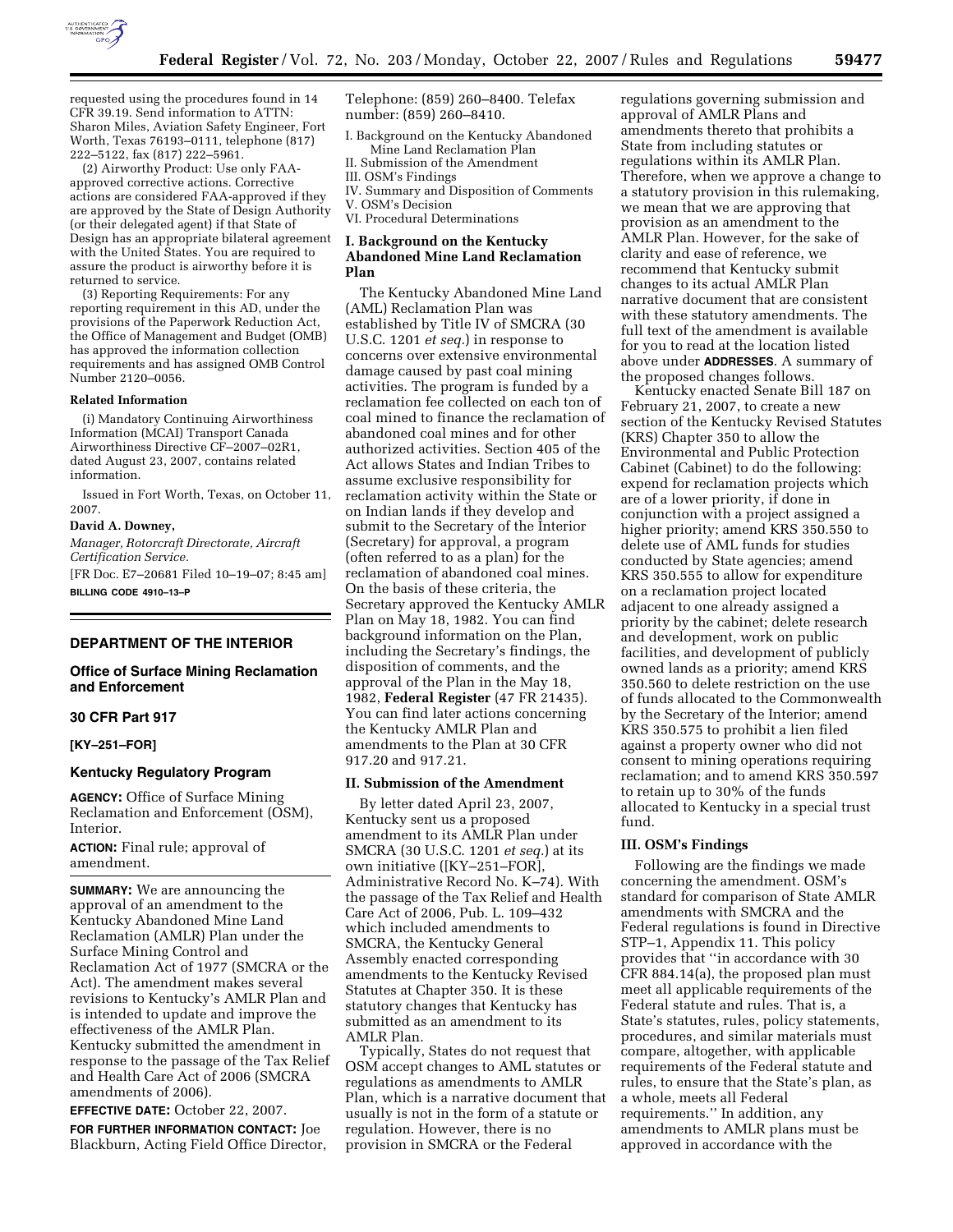procedures set out in 30 CFR 884.14. Any revisions that we do not specifically discuss below concern nonsubstantive wording or editorial changes. Kentucky's proposed changes occur at KRS Chapter 350.

*KRS 350 New Section 1.* Kentucky is authorizing the Cabinet to use monies available in grants made annually to the Commonwealth for the reclamation of prioritized eligible land and water. Before the expenditures can occur, the reclamation must be done in conjunction with the expenditure of funds for reclamation projects as prioritized in KRS Chapter 350, Section 3, regardless of when the higher priority project was initially funded.

The new proposed Section 1 is no less stringent than the SMCRA amendments of 2006 that modified sections 403(a)(1)(B) and (a)(2)(B), 30 U.S.C.  $1233(a)(1)(B)$  and  $(a)(2)(B)$ . Therefore, the new Section 1 is approved.

*KRS 350.550 Section 2(4).* Subsection (d) is deleted which allows monies in the Abandoned Mine Reclamation Fund (Fund) to be used for studies by State agencies conducted for purposes of the AML program. Subsequent subsections are relettered for consistency. The deletion is no less stringent than the deletion of the same provision at Section 401(c)(6) of SMCRA, 30 U.S.C. 1231(c)(6), resulting from the SMCRA amendments of 2006. Therefore, the deletion of subsection (d) is approved.

*KRS 350.555 Section 3.* This Section lists the priorities for expenditures of monies from the Fund. Subsections (1) and (2), which specify priorities 1 and 2 respectively, are amended by adding a new (b) the restoration of land and water resources and the environment that have been degraded by the adverse effects of coal mining practices and situated adjacent to a site that has been or will be remediated under this subsection. Priority (1), as revised, is the protection of public health, safety, and property from extreme danger of adverse effects of coal mining practices, and the new provisions at (b). Priority (2), as revised, is the protection of public health and safety from the adverse effects of coal mining practices, and the new provisions at (b). Subsections (4) through (6) are deleted. They represent priorities 4 through 6 which include research and demonstration projects; protection, repair, replacement, construction, or enhancement of public facilities adversely affected by coal mining practices; and development of publicly-owned land adversely affected by coal mining practices.

We are approving the revisions Kentucky proposes because they are substantively identical to, and therefore no less stringent than the portion of the SMCRA amendments of 2006 that modified Sections 403(a)(1)(B) and (2)(B) of SMCRA, 30 U.S.C. 1233(a)(1)(B) and (a)(2)(B).

The deletions of subsections (4) through (6) are identical to the deletions of subsections  $403(a)(4)$ ,  $(a)(5)$  and  $(a)(6)$ of SMCRA, 30 U.S.C. 1233(a)(4), (a)(5) and (a)(6). These Federal deletions were included in the SMCRA amendments of 2006. Therefore, the deletions of subsections (4) through (6) of Section 3 of KRS 350.555 are approved.

*350.560 Section 4(4).* The 30 percent restriction is removed on the amount of funds allocated to Kentucky through annual grants that can be used to protect, repair, replace, construct, or enhance water supply facilities adversely affected by coal mining practices.

The deletion of the 30 percent restriction is no less stringent than the deletion of the same provision at section 403(b)(1) of SMCRA, 30 U.S.C. 1233(b)(1), resulting from the SMCRA amendments of 2006. Therefore, the deletion is approved.

*KRS 350.575(1).* The lien provisions are revised to prohibit the filing of a lien against the property of any person who neither consented to, participated in, or exercised control over the mining operation that necessitated the reclamation. The limitation of the lien prohibition to property owners who owned the surface prior to May 2, 1977, is removed.

The deletion of the lien prohibition limitation is no less stringent than the deletion of the same provision at Section 408(a) of SMCRA, 30 U.S.C. 1238(a), resulting from the SMCRA amendments of 2006. Therefore, the deletion is approved.

*KRS 350.597.* Subsection (1) is revised to increase the trust fund receipt and retention percentage from the total annual grant from 10 percent to 30 percent pursuant to the SMCRA amendments of 2006. Subsection (2) is revised to authorize expenditures from the trust fund for only acid mine drainage abatement and treatment per Section 402(g)(6). Authorization for expenditures for the priorities specified in KRS 350.555 after September 30, 1995, is removed.

We are approving the revisions Kentucky proposes because they limit the set aside to a maximum of 30 percent rather than mandate that 30 percent be set aside. In doing so, we note that Kentucky will be receiving funds from the U.S. Treasury under Section 411(h) in addition to the funds identified in Section 402(g)(6)(A) of SMCRA, 30 U.S.C. 1232(g)(6)(A). The

question of whether U.S. Treasury funds under Section 411(h) may be used for the 30 percent set aside is being addressed separately and our approval of these revisions should not be viewed as addressing that issue one way or the other. Therefore, there is the possibility that Kentucky will not be authorized to set aside a full 30 percent of total funds received each year.

### **IV. Summary and Disposition of Comments**

### *Public Comments*

We announced receipt of the proposed amendment in the June 15, 2007, **Federal Register** (72 FR 33177), and in the same document invited public comment and provided an opportunity for a public hearing on the adequacy of the proposed amendment. The public comment period closed on July 16, 2007. We received one comment from the Kentucky Resources Council, Inc. who had no objection to approval of the proposed amendment. Because no one requested an opportunity to speak, a hearing was not held.

### *Federal Agency Comments*

According to 30 CFR 884.14(a)(2), on June 26, 2007, we solicited comments on this AMLR Plan amendment from various Federal agencies with an actual or potential interest in the Kentucky AMLR Plan (Administrative Record No. KY–74). We received no comments.

### *State Agency Comments*

On June 26, 2007, we also solicited comments from the Kentucky State Historic Preservation Office (Administrative Record No. KY–74) on the amendment submitted on April 23, 2007. Kentucky's State Historic Preservation Office responded stating that as the amendment has no bearing on the treatment of archaeological sites or historic structures, it has no comment.

### **V. OSM's Decision**

Based on the above findings, we are approving the Kentucky AMLR Plan amendment as submitted by Kentucky on April 23, 2007.

To implement this decision, we are amending the Federal regulations at 30 CFR part 917 which codify decisions concerning the Kentucky AMLR Plan. We find that good cause exists under 5 U.S.C. 553(d)(3) to make this final rule effective immediately.